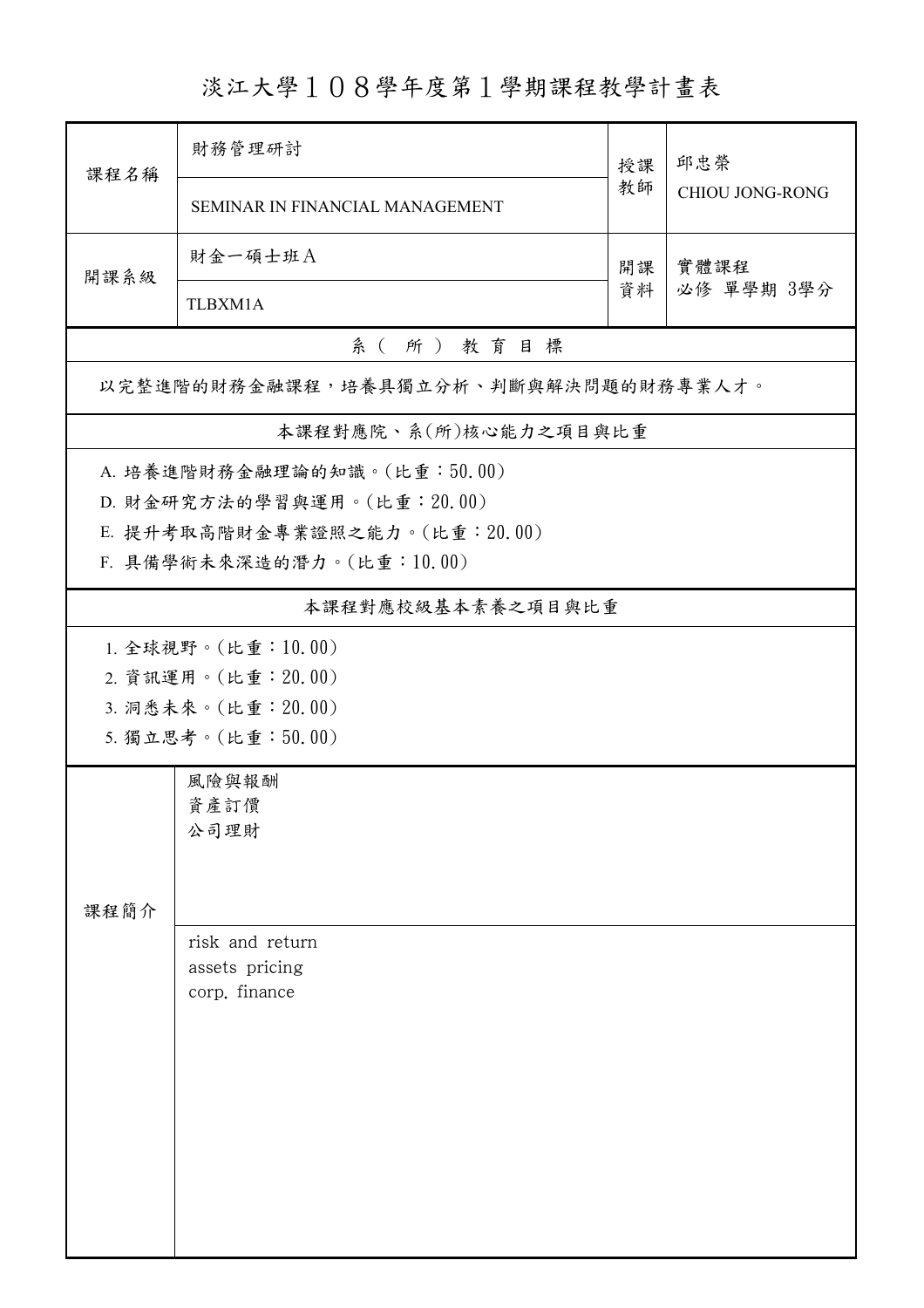## 本課程教學目標與認知、情意、技能目標之對應

將課程教學目標分別對應「認知(Cognitive)」、「情意(Affective)」與「技能(Psychomotor)」 的各目標類型。

一、認知(Cognitive):著重在該科目的事實、概念、程序、後設認知等各類知識之學習。

二、情意(Affective):著重在該科目的興趣、倫理、態度、信念、價值觀等之學習。

三、技能(Psychomotor):著重在該科目的肢體動作或技術操作之學習。

| 教學目標(英文)                             |  |  |  |  |  |  |
|--------------------------------------|--|--|--|--|--|--|
| understanding finance theory         |  |  |  |  |  |  |
| 的能力。<br>教學目標之目標類型、核心能力、基本素養教學方法與評量方式 |  |  |  |  |  |  |
| 評量方式                                 |  |  |  |  |  |  |
|                                      |  |  |  |  |  |  |
| 授課進度表                                |  |  |  |  |  |  |
| 備註                                   |  |  |  |  |  |  |
| introduction                         |  |  |  |  |  |  |
| risk and return                      |  |  |  |  |  |  |
| risk and return                      |  |  |  |  |  |  |
|                                      |  |  |  |  |  |  |
| risk and return                      |  |  |  |  |  |  |
|                                      |  |  |  |  |  |  |
|                                      |  |  |  |  |  |  |
|                                      |  |  |  |  |  |  |
|                                      |  |  |  |  |  |  |
|                                      |  |  |  |  |  |  |
|                                      |  |  |  |  |  |  |
|                                      |  |  |  |  |  |  |
|                                      |  |  |  |  |  |  |
|                                      |  |  |  |  |  |  |
|                                      |  |  |  |  |  |  |